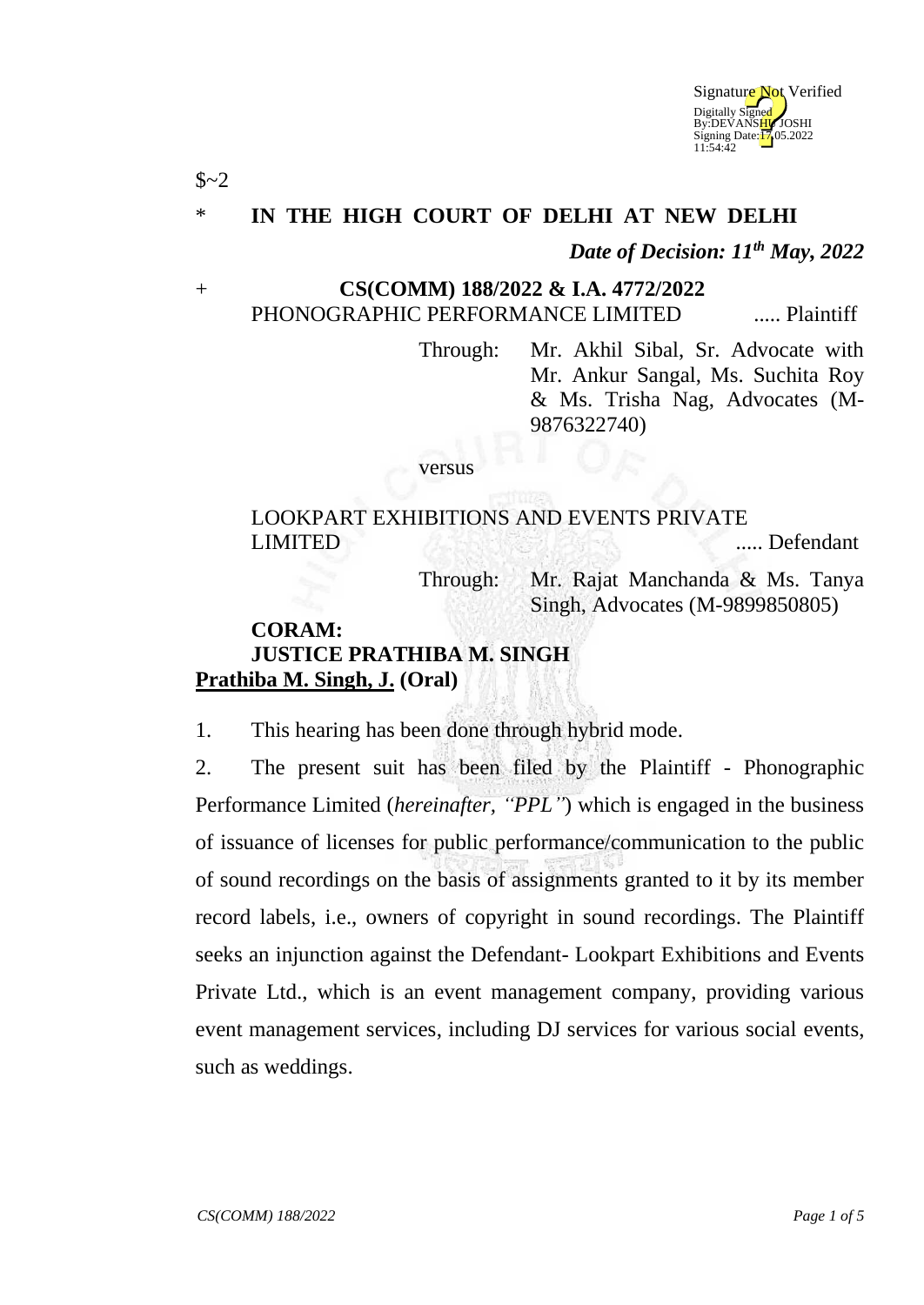

3. Submissions have been heard in part on the application being *I.A.4772/2022* seeking interim injunction. Mr. Akhil Sibal, ld. Senior Counsel has made submissions on behalf of the Plaintiff.

4. Reply on behalf of the Defendant is stated to have been filed. However, the same is not on record. Let the same be brought on record. Copy of the same has been handed over to the Court and the same has been perused.

5. The present case involves an interpretation of Section 52(1)(za) of the Copyright Act, 1957 (*hereinafter, "Act"*). The said provision reads as under:

> *"(za) the performance of a literary, dramatic or musical work or the communication to the public of such work or of a sound recording in the course of any bona fide religious ceremony or an official ceremony held by the Central Government or the State Government or any local authority.*

> *Explanation.-- For the purpose of this clause, religious ceremony includes a marriage procession and other social festivities associated with a marriage;]"*

6. The case of the Plaintiff is that the Defendant is using sound recordings in respect of which the Plaintiff has rights, at various social events managed and organised by it at commercial venues, on a regular basis. It is submitted that the Defendant, while organising its events, including weddings / marriage ceremonies and other social events, ought to obtain licences for playing music. However, according to the Plaintiff, the Defendant has refused to obtain a license despite correspondence having been addressed to the Defendant.

7. On the other hand, the Defendant relies upon the Explanation to the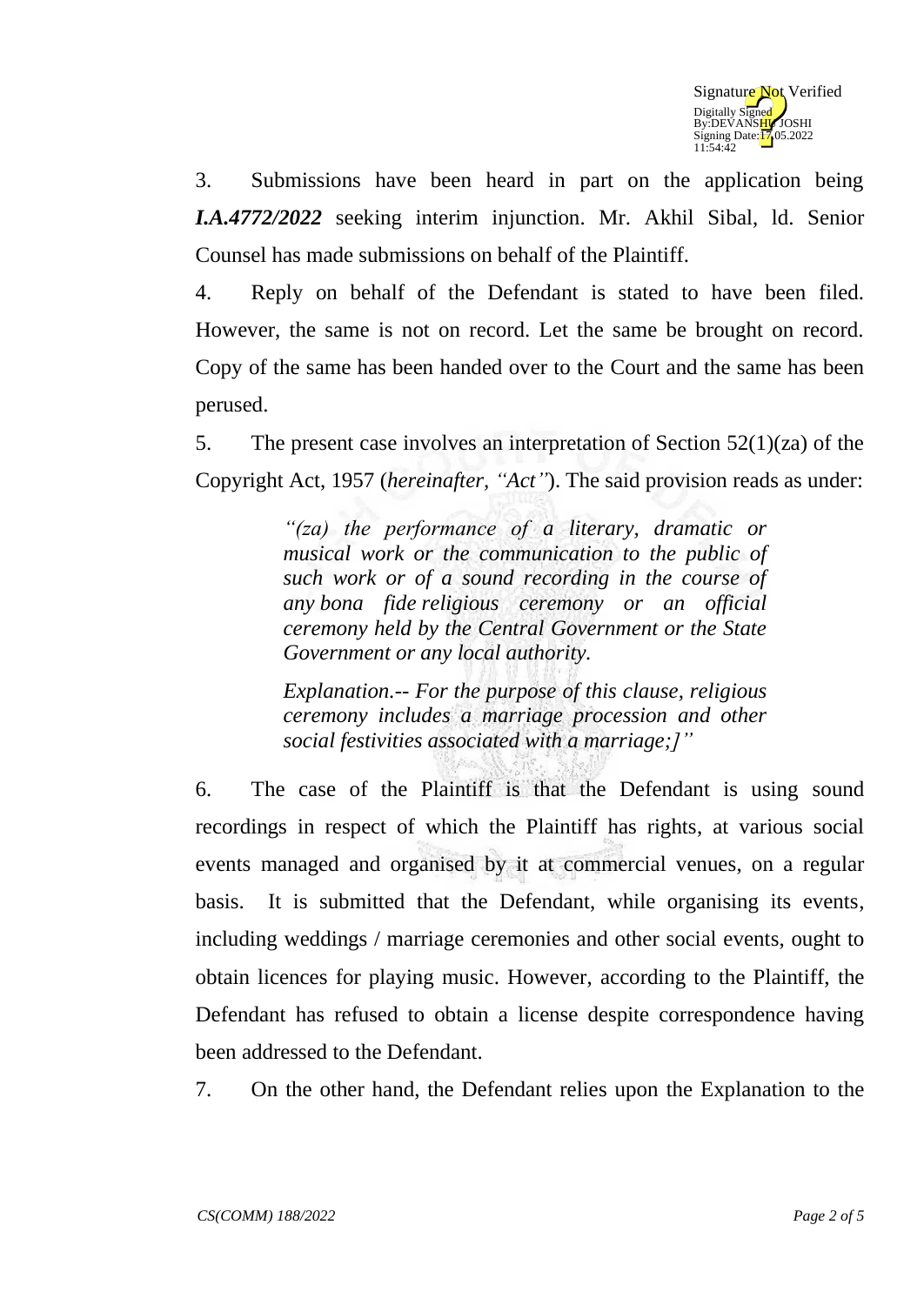

above provision to argue that when music is to be played for the purposes of marriage ceremonies or other social events connected with marriages, including a marriage procession, the use of music is deemed to be fair use, and hence, no licence would be required.

8. This Court is of the opinion that, in the Indian context, music is an integral part of any wedding or marriage ceremony. The kind of music played typically ranges from devotional or spiritual music for the purposes of the marriage ceremony to popular music in various languages. Apart from the actual marriage ceremony itself, there are other ceremonies such as *tilak, sagan, cocktail parties, dinner, mehndi, sangeet,* etc., which have become an integral part of the wedding festivities. In all such ceremonies also music is played. The above provision was inserted into the statute by virtue of *The Copyright Amendment Act 1994 w.e.f.10th May 1995.*

9. The issue which has been raised in the present case would have large scale implications for artists such as lyricists, music composers, singers, sound recording producers and owners on the one hand as also, for entities involved in the organisation and management of weddings and other social events. The issue would also concern society in general.

10. Rule 31 of the Delhi High Court Intellectual Property Rights Division Rules, 2021 reads as under:

## *"31. Panel of Experts*

*The Court may, in any IPR subject matter, seek assistance of expert(s) (including individuals and institutions) relating to the subject matter of the dispute as may be necessary. The opinion of the expert shall be persuasive in nature and shall not be binding on the Court. The IPD may maintain a panel of experts to assist the Court which panel may be reviewed from*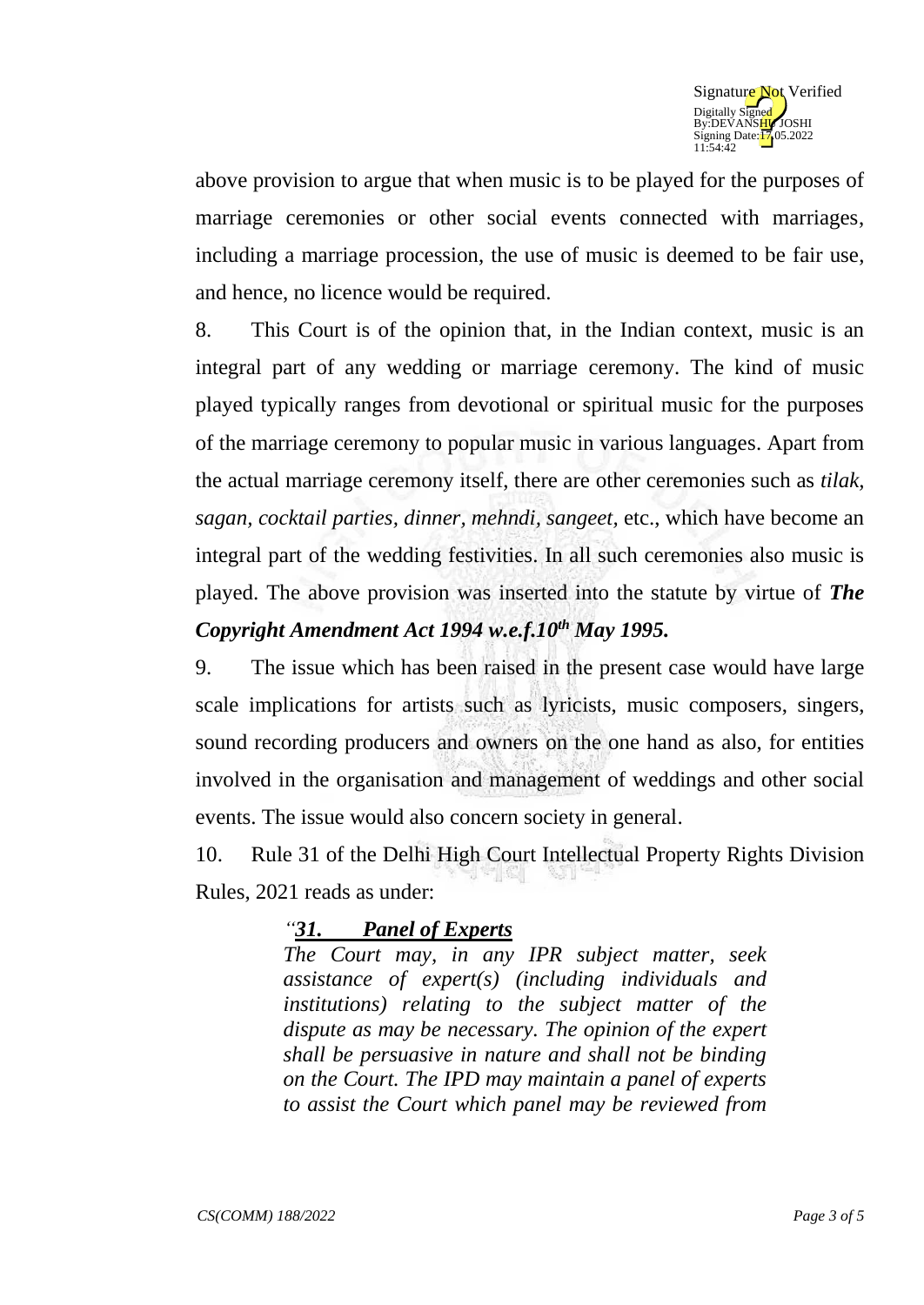

*time to time. The remuneration of the expert(s) shall be decided by the IPD. Prior to appointment, a declaration will be provided by the expert that he or she has no conflict of interest with the subject matter of the dispute and will assist the Court fairly and impartially. Provided that the protocol to be followed by such expert(s) shall be prescribed by the IPD, from time to time."*

11. As per the above Rule, the Court may seek assistance of experts if deemed appropriate, considering the nature of the matter and the importance of the issue involved.

12. Keeping in mind the significance of the issue to be adjudicated, this Court is of the opinion that the opinion of an expert would be of assistance to the Court. Accordingly, this Court appoints *Dr. Arul George Scaria (M: 8527262232) (Email: arulgs@gmail.com), Associate Professor of Law and Co-Director, Centre for Innovation, IP and Competition, National law University, Delhi,* who has authored books on Copyright and several articles in the field of IP, as an expert to assist the Court.

13. Let the Registry issue notice to Dr. Arul George Scaria at the email address and phone number. The expert shall file a written note of submissions on the issue raised in the present case. The expert would consider the legislative history of the provision Section  $52(1)(za)$  of the Copyright Act, 1957, and cite the relevant case law, from India and abroad on the question of fair use and fair dealing. For the said purpose, the Registry to transmit the electronic record of the present case to the expert.

14. The Court fixes the fee of the expert at a lump sum of Rs.1,00,000/-. Ld. Counsels for the Plaintiff have fairly agreed to bear the said fee of the